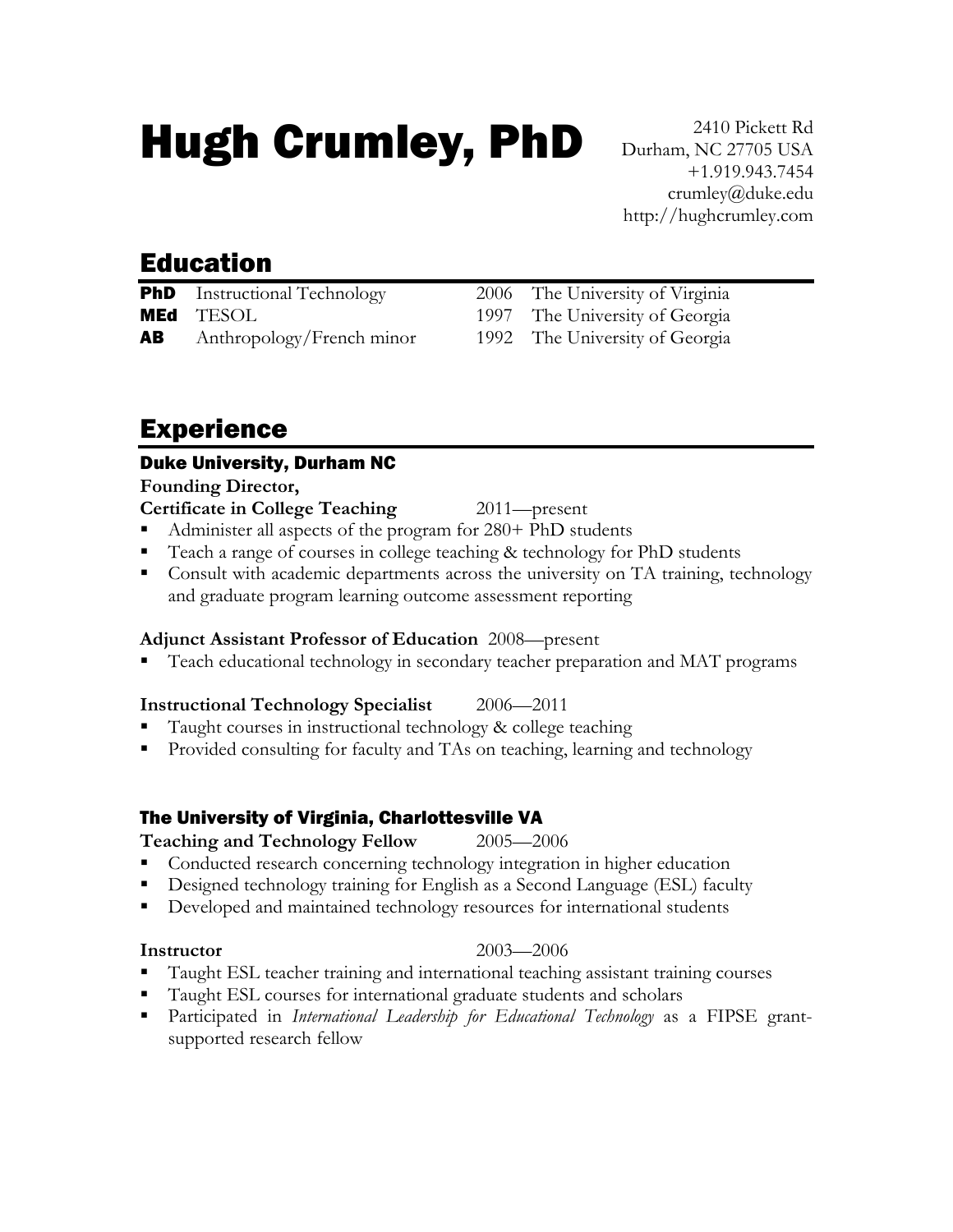### Georgetown University, Washington DC

### **Academic Coordinator** 2002—2003

 Taught and coordinated academic programming for Georgetown/Sungkyunkwan TESOL Teacher Training Program in Seoul, Korea

- Taught a wide variety of college-level ESL classes at all levels
- Coordinated departmental computer laboratory

### Soros English Language Teaching Program, Russia & Bulgaria

### **Senior Teacher Trainer** 1999—2000

Samara Regional In-Service Teacher Training Institute, Samara, Russia

- Taught year-long teacher development course for Russian teachers of English
- Traveled in region to provide professional development for Russian teachers of English

### **English (EFL) Instructor** 1999—2000

Samara State University, Samara, Russia

Taught year-long integrated skills English course for senior history majors

### **Teaching Fellow** 1998—1999

Samara Aerospace University and International Market Institute, Samara, Russia

- Taught integrated skills EFL courses for engineering students
- Gave two-, four- and six-day teacher training seminars in Russia and Uzbekistan

### **Teaching Fellow** 1997—1998

Johan Exarch Fifth Foreign Languages School, Varna, Bulgaria

Taught advanced EFL for 10th & 11th grade university-track students

### The University Of Georgia, Athens GA

### **ESL Instructor** 1997

Taught introductory level ESL classes for international students

**Instructor** 2000—2003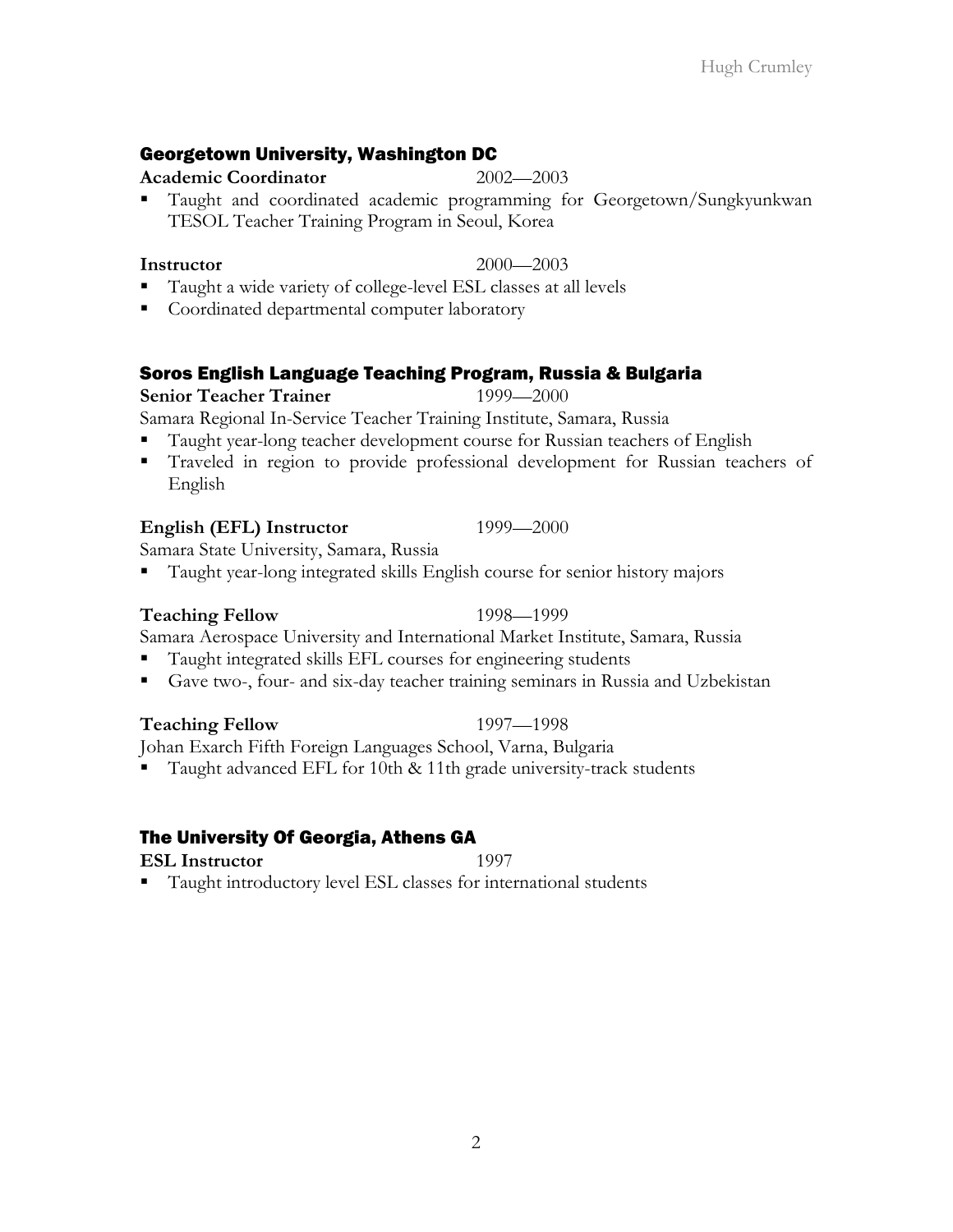## Courses Taught at Duke University

### GS 750 Fundamentals of College Teaching

In this course, graduate students (mainly first year or beginning Ph.D. students) learn how to clarify instructional responsibilities, promote active learning in the classroom or lab, identify campus resources and engage in critical self-reflection on teaching and learning.

### GS 760 College Teaching & Visual Communication

Students in this course develop practical skills in visual communication for teaching and other professional activities in print, in face-to-face situations and online. This includes web design, graphic design, presentations, electronic teaching portfolios other instructional technology for college teaching.

### GS 762 Online College Teaching

Students in this (hybrid) class explore evaluation and assessment of learning outcomes in online environments, syllabus design and materials production for online courses and intellectual property issues in online education. Students also begin developing an online course they would like to teach.

### GS 765 The College Teaching Practicum

Students develop and deliver microteaching lessons that demonstrate the use of active learning, groups activities and promotion of higher-order thinking. These are videoed for self-evaluation.

### EDU 514 Schools, Society & Technology

This course meets state technology requirements for secondary teaching licensure. Includes units on developing an electronic teaching portfolio and digital storytelling.

### ENV 598 Professional Communication

This course in professional communication, emphasizing visual communication and speaking, is for students in the Nicholas School of the Environment *Master of Environmental Management* program.

An extensive list of all courses I taught at the University of Virginia, Georgetown University, the University of Georgia and international universities is available upon request.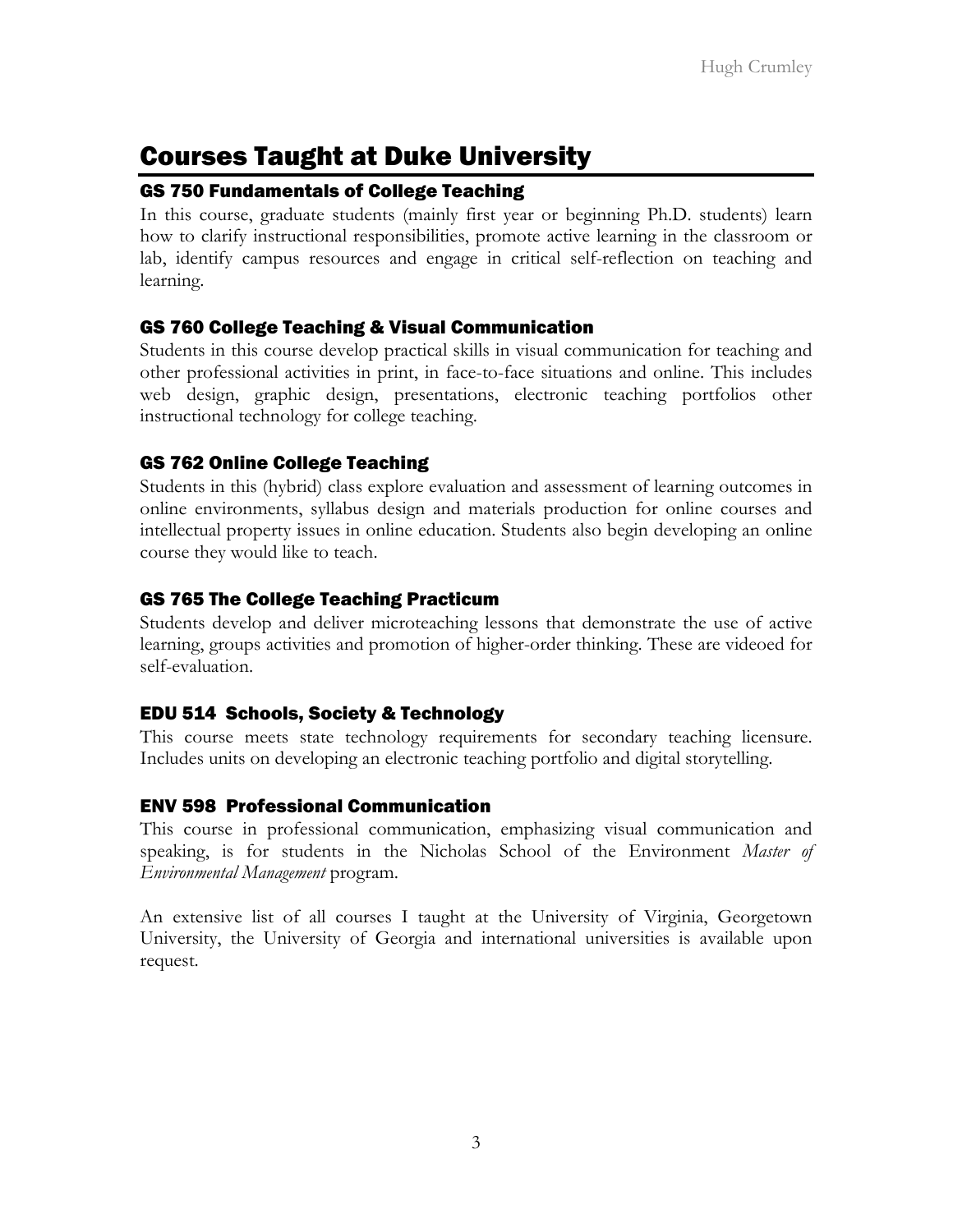## Technology Skills

- Learning management system experience; extensive Blackboard, Sakai use and support
- Advanced skills with wide range of productivity software for instructional purposes
- Advanced web design, including HTML hand coding and CSS. URLs upon request.
- Digital Storytelling (completed Center for Digital Storytelling Workshop for Educators in 2008)
- Graphic design, print & web based, including Adobe CS5
- Digital video production and editing
- Quantitative and qualitative research tools, including Qualtrics, SPSS, NVivo

## Publications

- **Crumley, H.** (2010). Instructional Technology in International Teaching Assistant (ITA) Programs. *CALICO Journal* 27(2).
- **Crumley, H**. & James, D. (2009). Lessons from Graduate Student Instructors on the Peer Review of Teaching. *Journal of Faculty Development*, 23(2), 25—29.
- **Crumley, H.** (2006). Instructional Technology in International Teaching Assistant Training. *Dissertation Abstracts International, 67*(05A), 1702.
- **Crumley, H.** & Shabazz, S. (1997). Political Role-Play for Teacher Education. *TESOL in Action* 3(11), 9—16.

## Refereed Presentations and Conference Proceedings

- Roberts, C. & Crumley, H. (2012). Collaborative Visualization of Course Concepts. Lilly Conference on College and University Teaching, Greensboro, NC.
- Longfield, J., Bruff, D., Crumely, H. & Rando, W. (2011). TA Certification Programs: Key Questions for Design and Implementation. Professional and Organizational Development (POD) Network Conference, Atlanta, GA.
- Linder, K., Crumley, H. Robinson, S., Grooters, S. & Klaf, S. (2011). How to Find and Start a Job in Faculty Development. Professional and Organizational Development (POD) Network Conference, Atlanta, GA.
- Crumley, H., Langran, E., Shoffner, M. & Gibson, I. (2011). Faculty Panel for Graduate Students on a Job Search. Society for Information Technology and Teacher Education International Conference 2011, Nashville, TN.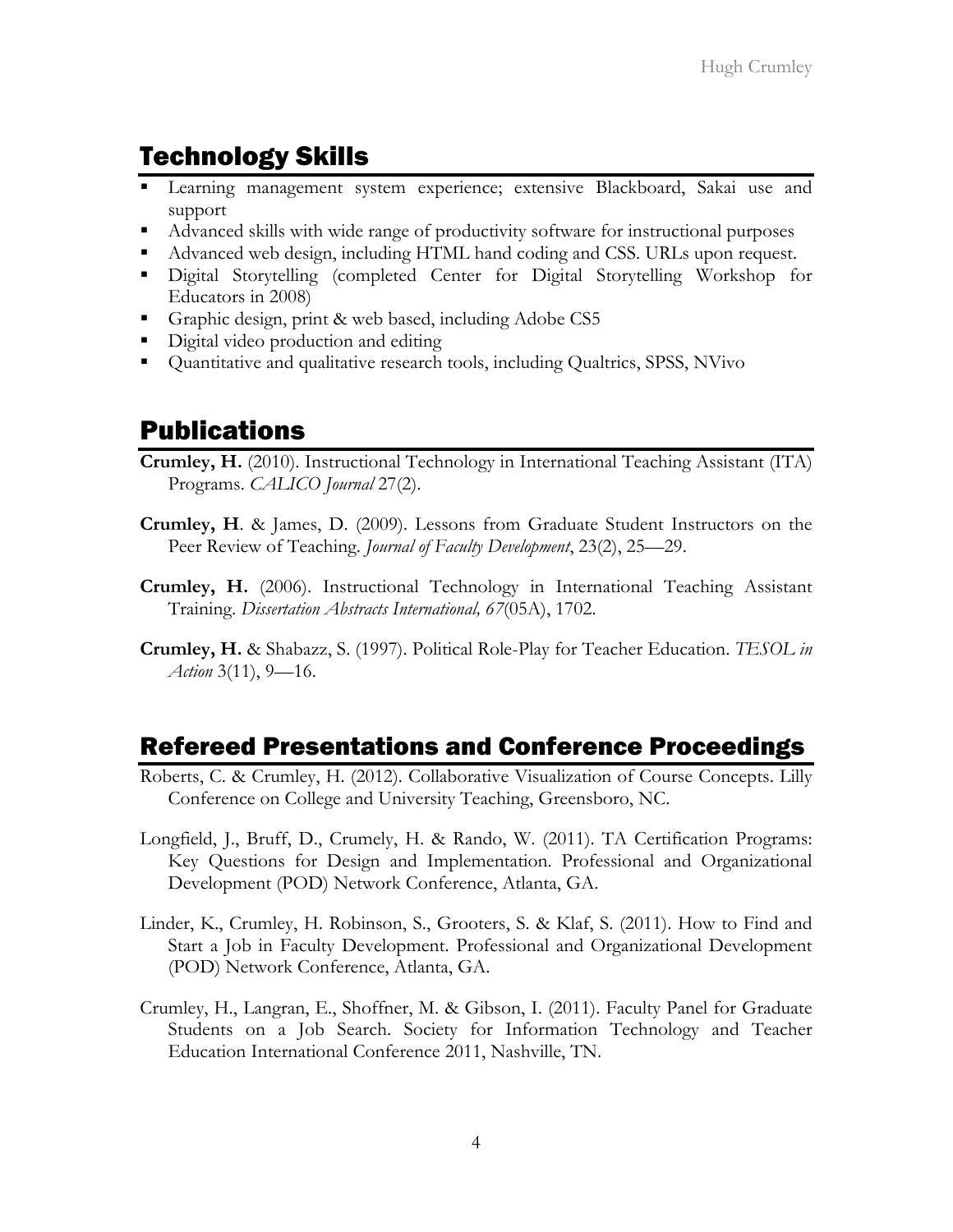- Crumley, H. (2010). Modeling Best Presentation Practices: Applying Visual Literacy in Higher Ed. Society for Information Technology and Teacher Education International Conference 2010, San Diego, CA.
- Crumley, H., Langran, E., Shoffner, M. & Gibson, I. (2010). The Academic Job Search Process: A Faculty Panel for Graduate Students. Society for Information Technology and Teacher Education International Conference 2010, San Diego, CA.
- Crumley, H. & O'Neil-Henry, A. (2009). A Model for Instructional Technology in Graduate Student Development. Professional and Organizational Development (POD) Network Conference, Houston, TX.
- Crumley, H. & Garvoille, A. (2009). Flip Cameras in Pre-service Teacher Training. ED-MEDIA 2009 World Conference on Educational Multimedia, Hypermedia & Telecommunications, Honolulu, HI.
- Stephens, K., Wynn, S. & Crumley, H. (2009). Digital Storytelling: Narratives for the 21st Century. North Carolina Association for Gifted and Talented Students Conference 2009, Winston-Salem, NC.
- Crumley, H. & Wynn, S. (2009). Cross-Departmental Collaboration in an Educational Technology Course. In C. Crawford et al. (Eds.), *Proceedings of Society for Information Technology and Teacher Education International Conference 2009* (pp. 3388-3389). Chesapeake, VA: AACE.
- Crumley, H., Shoffner, M., Scida, E., Langran, E. & Yow, J. (2009). Attention Future Faculty: Current Faculty Discuss the Job Search Process. In C. Crawford et al. (Eds.), *Proceedings of Society for Information Technology and Teacher Education International Conference 2009* (pp. 596-597). Chesapeake, VA: AACE.
- Crumley, H. (2008). Lecture Busters: Practical Suggestions for Modeling Interactive Instruction. Professional and Organizational Development (POD) Network Conference, Reno, NV.
- Crumley, H., Herron, P., Lucic, R. & Szabo, V. (2008). Digital Media Writing as Academic Authorship. New Media Consortium Summer Conference, Princeton, NJ.
- Crumley, H. (2008). Equipping Future Faculty with Instructional Methods & Technology. In K. McFerrin et al. (Eds.), *Proceedings of Society for Information Technology and Teacher Education International Conference 2008* (pp. 1374-1375). Chesapeake, VA: AACE.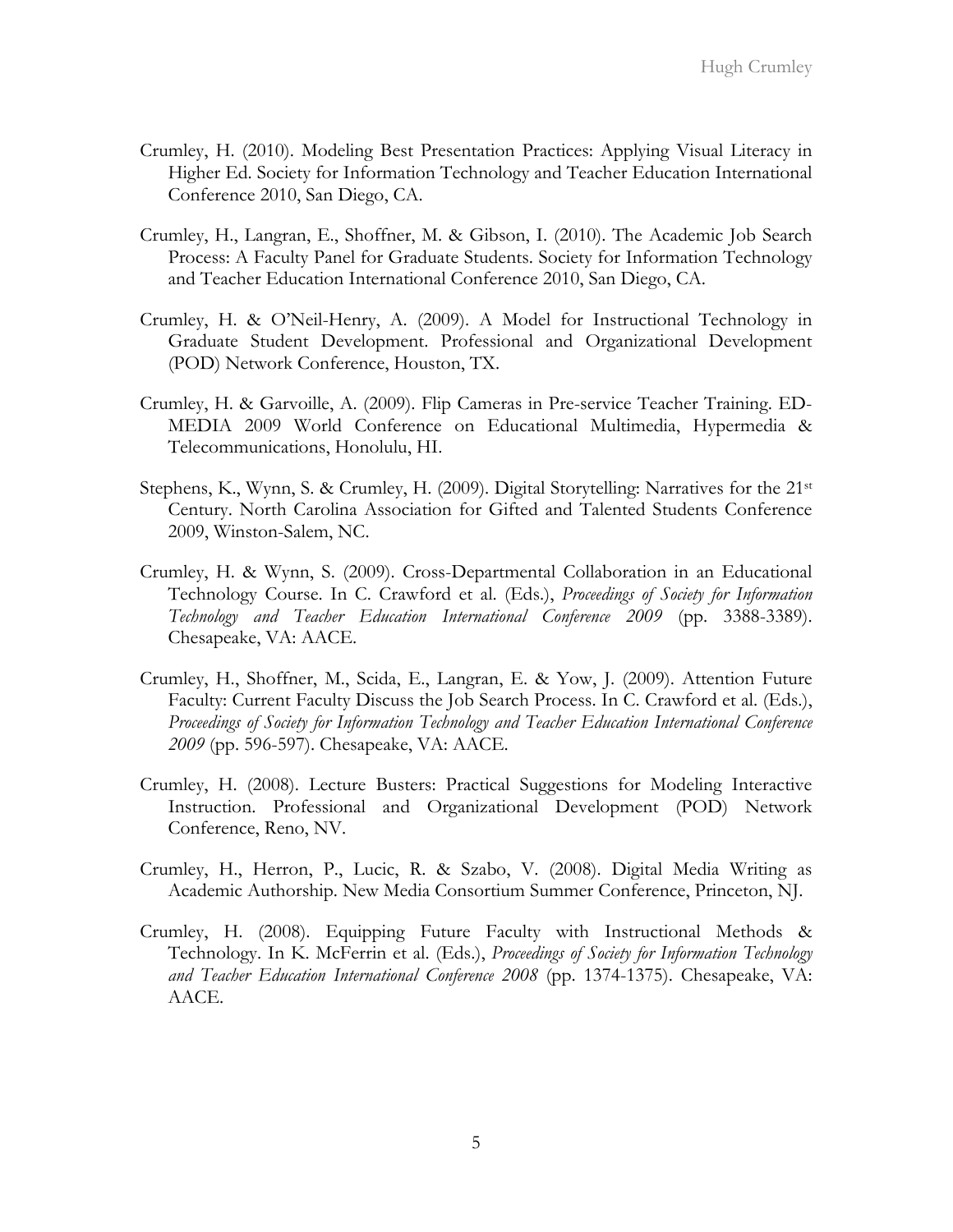- Crumley, H., Buckner, G. & Beatty, A. (2007). Accountability, Higher Education & Electronic Portfolios. In G. Richards (Ed.), *Proceedings of World Conference on E-Learning in Corporate, Government, Healthcare, and Higher Education 2007* (pp. 728-733). Chesapeake, VA: AACE.
- Crumley, H. (2006). Instructional Technology Training for Graduate Students. In T. Reeves & S. Yamashita (Eds.), *Proceedings of World Conference on E-Learning in Corporate, Government, Healthcare, and Higher Education 2006* (pp. 1144-1147). Chesapeake, VA: AACE.
- Crumley, H. & Pyatt, T. (2006). Adoption of ETDs at Duke University. In T. Reeves & S. Yamashita (Eds.), *Proceedings of World Conference on E-Learning in Corporate, Government, Healthcare, and Higher Education 2006* (pp. 464-467). Chesapeake, VA: AACE.
- Crumley, H. (2005). Media Format in a University Spanish Course: Attitudes and Efficiency. In G. Richards (Ed.), *Proceedings of World Conference on E-Learning in Corporate, Government, Healthcare, and Higher Education 2005* (pp. 1947-1952). Chesapeake, VA: AACE.
- Saury, R., Ingram, A., Scida, E. & Crumley, H. (2005). Integrating Multiple Technologies into Humanities Teaching and Research. In G. Richards (Ed.), *Proceedings of World Conference on E-Learning in Corporate, Government, Healthcare, and Higher Education 2005* (pp. 1087-1092). Chesapeake, VA: AACE.
- Crumley, H. & Berry, A. (2002). Improv, Bingo and Other Vocabulary Games. Teachers of English to Speakers of Other Languages (TESOL) Annual Conference, Salt Lake City, UT.
- Crumley, H. (2001). Teacher-Student Feedback for Oral Communication Skills. Teachers of English to Speakers of Other Languages (TESOL) Annual Conference, St. Louis, MO.

### Invited and Non-Refereed Presentations

- Crumley, H. (2012, 2010). Avoiding *Death by PowerPoint* and *Visualization & Interactivity with PowerPoint*. Guest speaker in *Tomorrow's Professor Today* program. Teaching Resource Center, University of Virginia.
- Crumley, H. (2008, 2007). Instructional Technology in Higher Education. Guest lecturer in *College Teaching* course, University of North Carolina – Chapel Hill.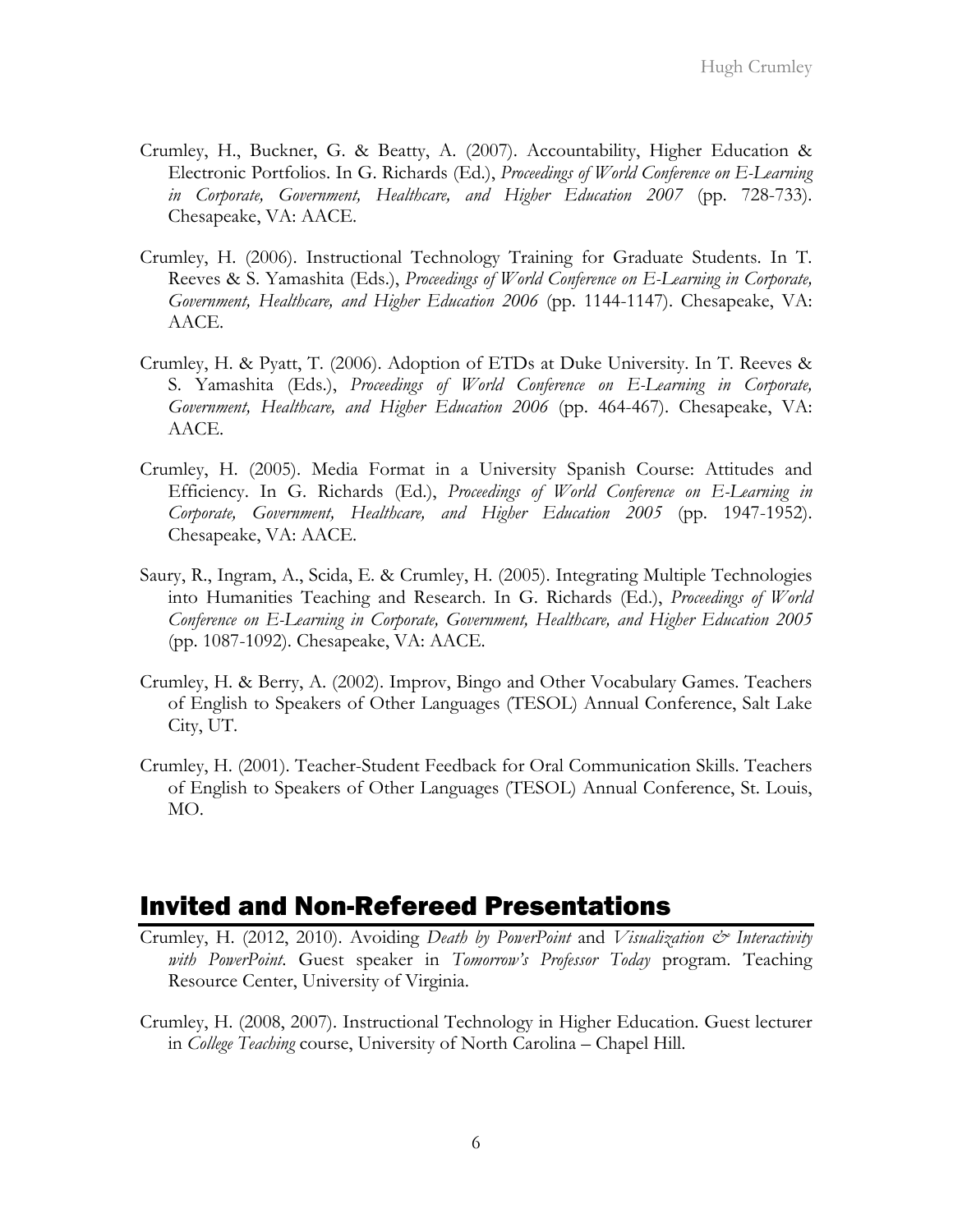- Smith, K. & Crumley, H. (2007). Pi©ture This: Copyright Issues and Opportunities for Using Video and Images in Teaching. 2007 Instructional Technology Showcase, Duke University.
- Crumley, H., Walther, I. & Thorne, R. (2007). Electronic Teaching Portfolios for Graduate Student Instructors. 2007 Instructional Technology Showcase, Duke University.
- Crumley, H. (2005). Technology and ITA Training (Proposed Research). Doctoral School Summer Conference, Institute of Education, University of London, London, UK.
- Crumley, H. (2004). Services for International Graduate Students and Scholars at UVA A Needs Assessment. Virginia Teachers of English to Speakers of Other Languages (VATESOL) annual conference, Charlottesville, VA.
- Crumley, H. (2004). Instructional Design in Online Language Education: The VirDan (Virtual Danish) Project. Virginia Teachers of English to Speakers of Other Languages (VATESOL) annual conference, Charlottesville, VA.
- Crumley, H. (2004). Virtual Danish: Instructional Design in a Language E-learning Project. Doctoral School Summer Conference, Institute of Education, University of London, UK.
- Crumley, H. & Berry, A. (2001). Vocabulary Improv. Washington Teachers of English to Speakers of Other Languages (WATESOL) Spring Conference, Washington, DC.
- Crumley, H. (2001). Using Microsoft Excel as a Gradebook. Washington Teachers of English to Speakers of Other Languages (WATESOL) Fall Conference, Washington, DC.
- Crumley, H. (1999) Needs Assessment, Curriculum Design and Evaluation in Regional Teacher Training. Soros Professional English Language Teacher (SPELT) Program annual coordinators' and teacher trainers' conference. Odessa, Ukraine.
- Crumley, H. (1999). Register Variation and ELT: Explaining Ain't. Second International Scientific and Technical Conference On Culture and Education. Samara, Russia.
- Crumley, H. (1998). Dialogue Journals as a Tool in the Introduction of a More Student-Centered Approach in the EFL Classroom. TEMPUS/Varna Medical University Languages for Specific Purposes Conference. Varna, Bulgaria.